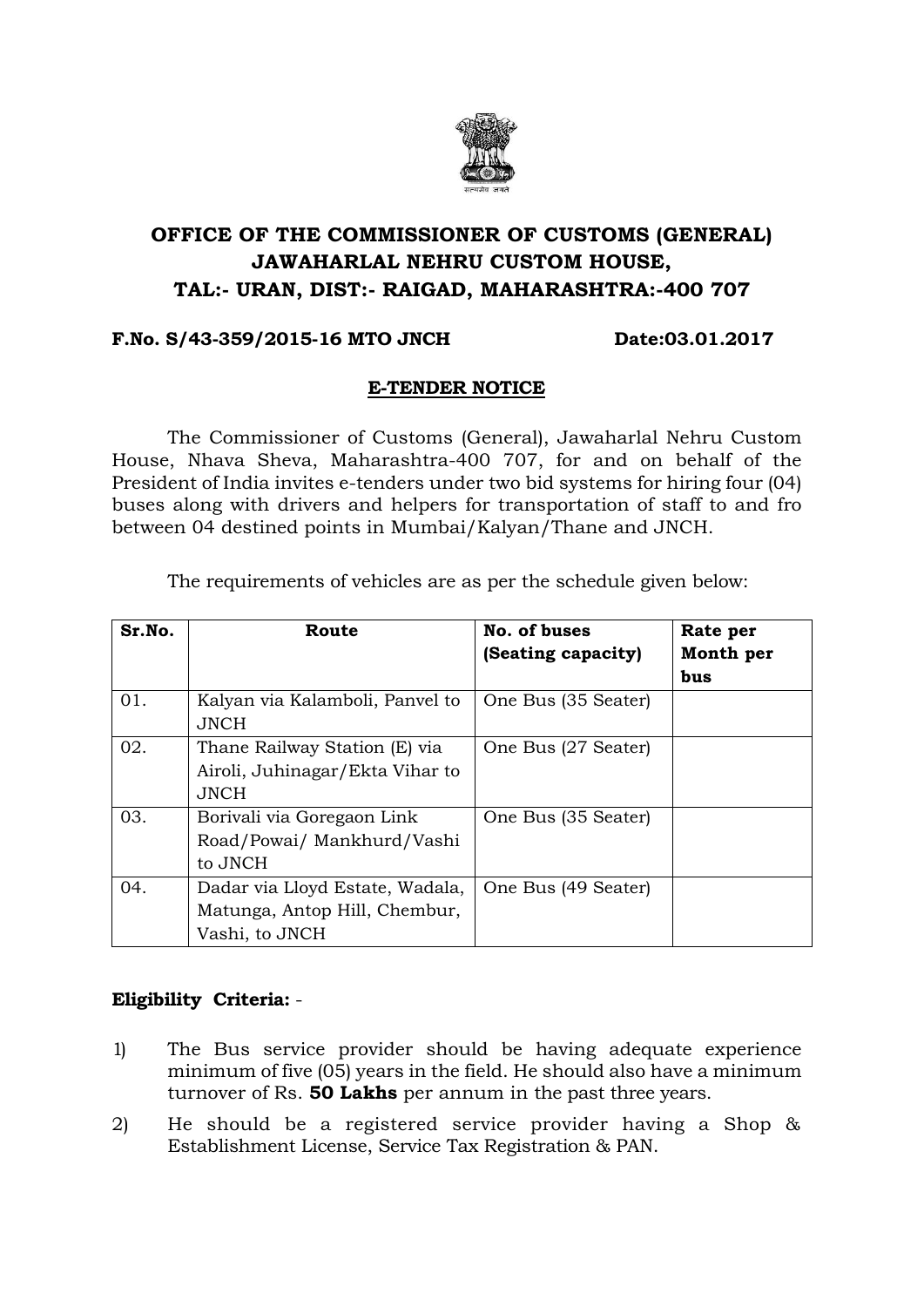- 3) The quotation shall be accompanied by EMD of Rs.50,000/- only in the form of Demand Draft/Pay Order( only of Nationalised Bank) drawn in favour of "RBI A/c Commissioner of Customs (General) JNCH". Quotations without EMD will not be considered. Cooperative Bank cheque/ Demand Daft/Pay Order will **not** be accepted.
- 4) The successful bidder shall have to keep performance security deposit of 5% of annual contract value in the form of DD/ Bank guarantee of a nationalized bank, which should be valid for two years. The EMD submitted with the application shall become the part of security deposit. EMD of unsuccessful bidders will be returned as early as possible.

## **Terms & Conditions:-**

- **a)** The charges payable shall be all inclusive, i.e. salary of driver & helper, fuel, maintenance, cleanliness, repairs, insurance, etc. and any other incidental expenses. Service tax at prevailing rates shall be payable extra. Tax as per the applicable rates shall also be deducted from the payment.
- **b)** On acceptance of quotation, the copy of the registration certificate of the vehicle and the particulars of drivers and helpers shall be submitted to the department.
- **c)** The contractor shall not employ any person who has not completed eighteen (18) years of age. The contractor shall comply with all the statutory provisions as laid down under various Labour Laws/Acts/Rules like Minimum Wages, Provident Funds, ESI, Bonus, Gratuity, Contract Labour Act and other Labour Laws/Acts/Rules in force from time to time. In case of violation of any statutory provisions under any stated Law or any other law applicable to the Contractor, there will not be any liability on the Department.
- **d)** The driver should have valid driving license without any adverse records and with clear antecedents. Driver should be conversant with the routes in and around Mumbai as well as JNCH.
- **e)** Driver should be readily available during working hours and should be provided with a cell phone.
- **f)** In case of break down, alternate arrangements have to be provided by the operator immediately.
- **g)** After providing satisfactory service for complete month, the Service Provider shall submit the bill. The payment will be released within a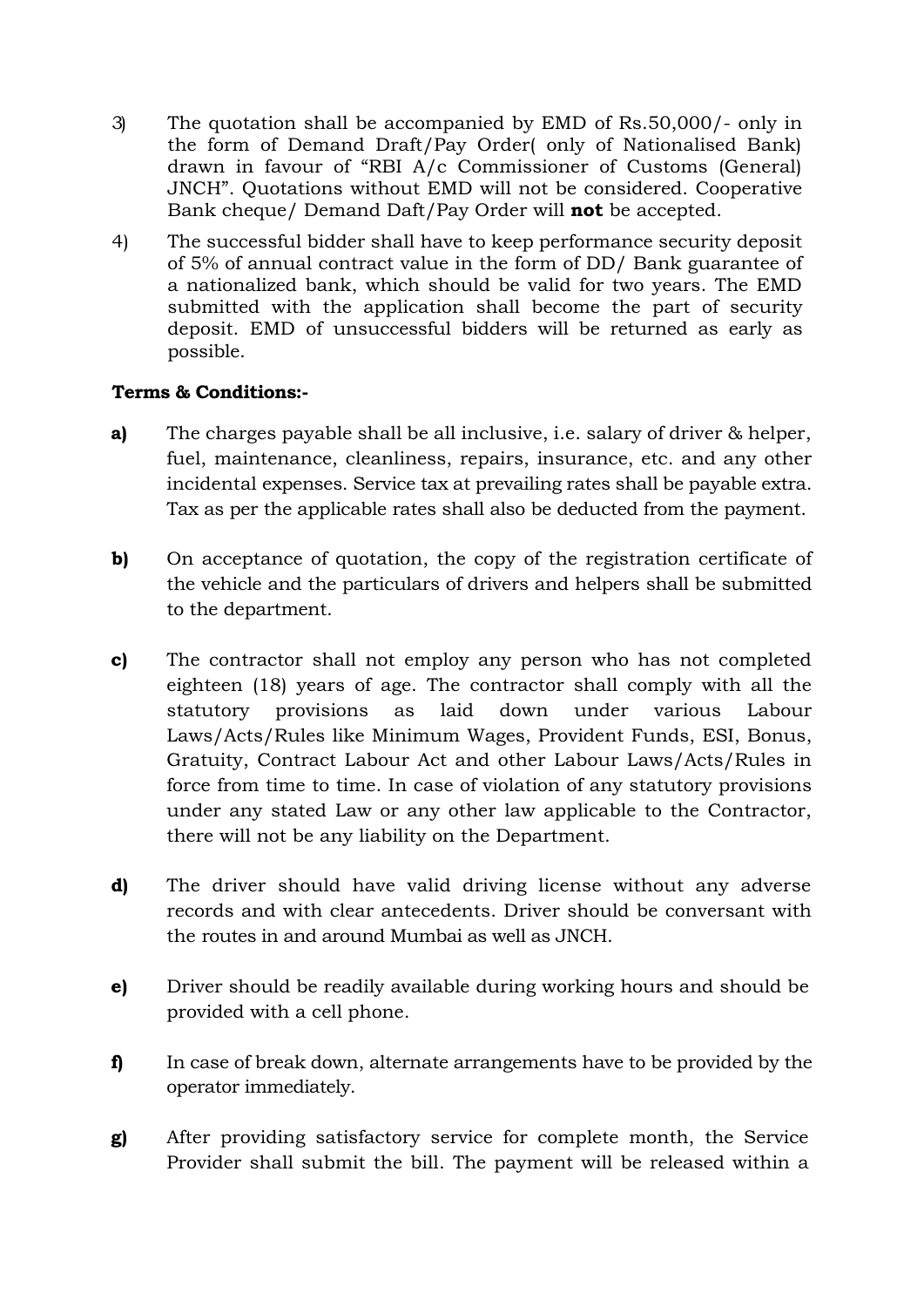period of **30 - 60** days from the date of submission of bill.

- **h)** Interested parties should submit details of Govt., Semi-Govt., and other organizations to which they have extended similar services in the recent past as well as at present.
- **i)** The bidders should provide their Service Tax Registration Certificate Number/receipts for payments of service tax for last two years, PAN Card, Shop & Establishment License. The price quoted shall be valid for the contract period without escalation.
- **j)** The vehicle on offer should be new or in no case more than three year old, however, condition of old vehicle should be good.
- **k)** The vehicles should be clean and tidy. The interior & exterior of the vehicles should be well maintained and cleaned properly on daily basis. In case the condition of the vehicles is found unsatisfactory after deployment, they shall be replaced immediately.
- **l)** One month prior notice should be given by the service provider for termination of contract. Discontinuation of service without notice by the service provider will result in forfeiture of security deposit and nonpayment of dues.
- **m**) This office reserves the rights to terminate the contract as well as any particular route, if the necessity arises, without giving any notice/reasons.
- **n)** This department shall not be responsible for any challan, loss, damage due to any accident of the vehicle or to any other vehicle or for the injury to the driver, helper or to any third party. The loss or damage or legal expenses on this account shall be borne by the service provider/contractor.
- **o)** Work discipline should be maintained by staff of the service provider.
- **p)** Failure to provide buses under any circumstances shall result in a penalty charge of Rs. 5000/- per day per bus in addition to nonpayment of that particular day(s) charges.
- **q)** On receipt of complaint from any of the passenger regarding misbehavior, discourtesy, unjustified wastage of time, unsatisfactory condition of the vehicle, and/or repeated delay in reaching the reporting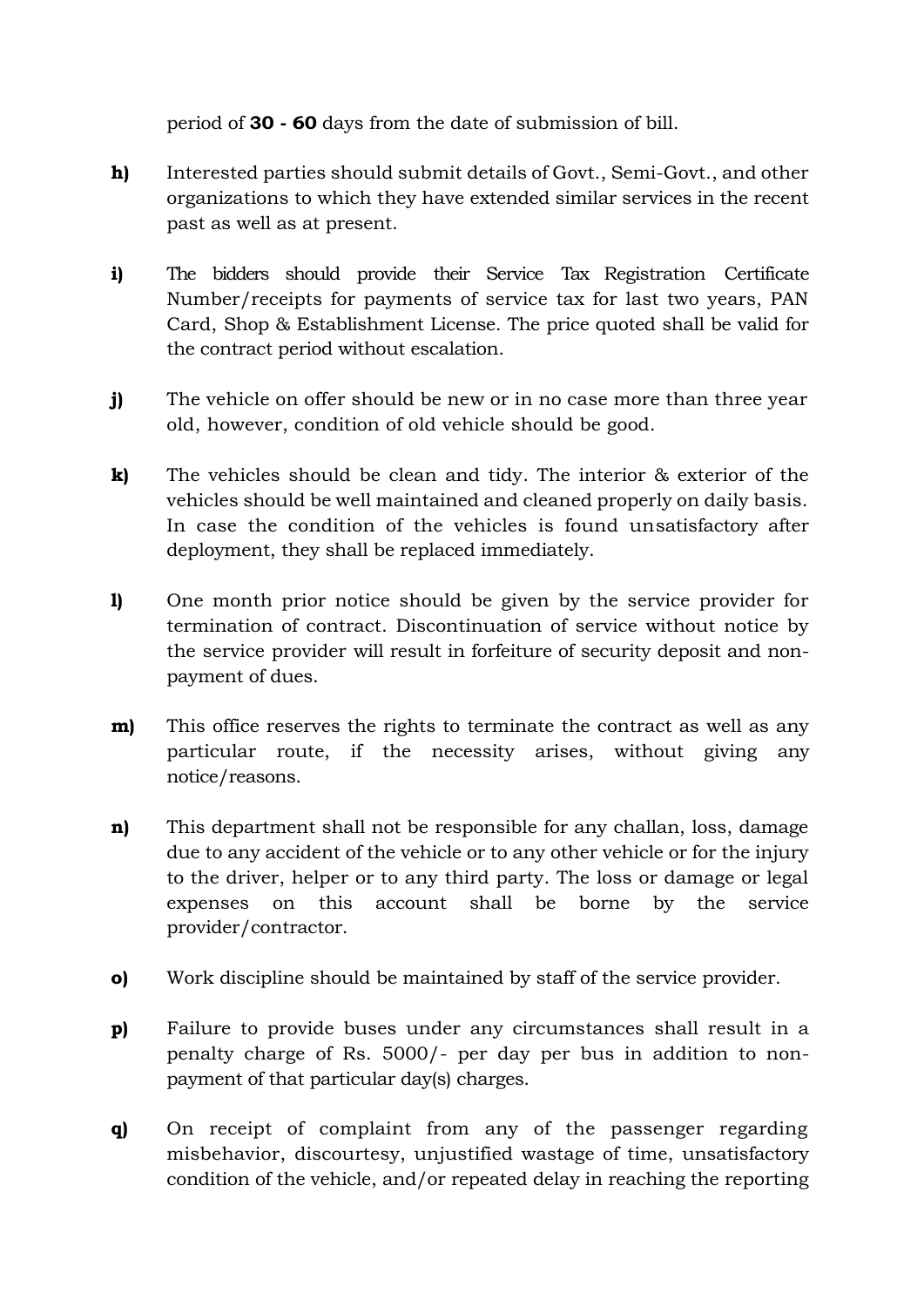point, a penalty of Rs. 1000/- shall be levied on the service provider for each such violation. Repeated complaints of the driver will result in the termination of the contract along with forfeiture of deposit.

- **r)** No garage facility will be provided by the department.
- **s)** The vehicles should conform to the Pollution norms prescribed, if any, by the Transport Department of Government of Maharashtra. Operation and function of vehicles and Drivers shall be governed by Motor Vehicles Act/Motor Vehicles Rules and these shall be the responsibility of the contractor. The Department will be under no legal obligation to provide employment to any of the personnel of the contractor after expiry of agreement period and the Department recognizes no employeremployee relationship between the Department and the personnel deployed by the contractor/agency.
- **t)** The department will have the sole discretion to extend the period of Contract beyond one year or terminate the contract prematurely in case of unsatisfactory service.
- **u)** The contract will be awarded to the lowest bidder subject to the fulfillment of all the terms & conditions given in this notice and physical inspection of the vehicle intended to be deployed.
- **v)** The buses shall leave from starting point at 0730 hrs in the morning and at 1805 hrs in the evening from JNCH or as decided by the department.. The said service is required for minimum 22 days in a month in addition to day(s) specified by the department.

### **E-tendering process:**

The tender is invited in two covers i.e. 1) Technical/Qualifying bid and 2) Financial bid. The e-tender form for technical and financial bid as prescribed in tender details and item rate BOQ(xls) respectively, duly completed in all respect shall be submitted online on [www.eprocure.gov.in](http://www.eprocure.gov.in/) on or before 23.02.2017 (1800 hrs) in two separate files addressed to the Assistant Commissioner of Customs, P(G), JNCH Nhava Sheva, Tal. Uran, Dist-Raigad, Maharashtra-400 707. The Technical/Qualifying bid shall be opened by the e-tender committee on schedule date.

### **Earnest Money Deposit:**

Earnest Money Deposit (EMD) in the form of demand draft/Pay order of